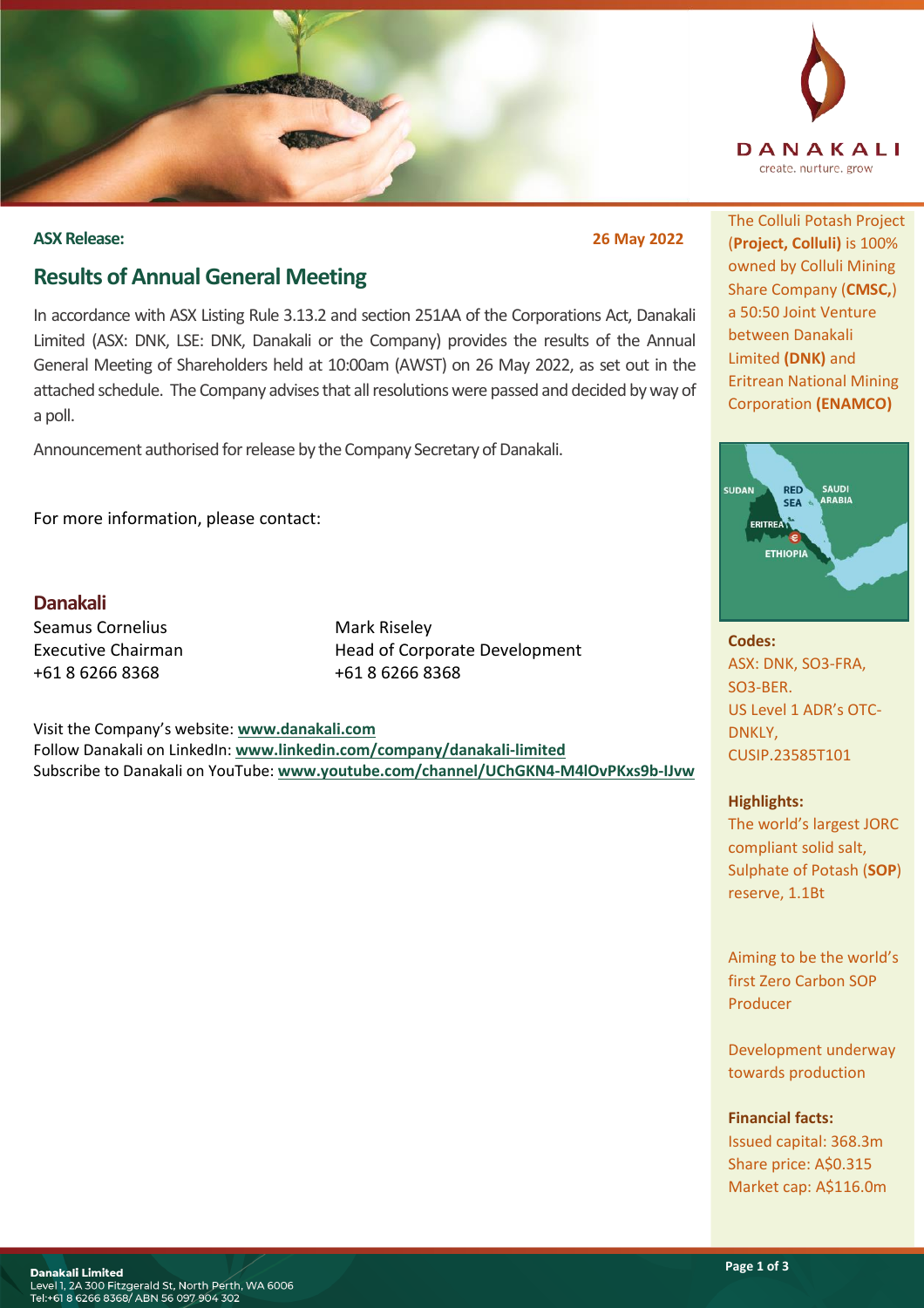

#### **About Danakali**

Danakali Limited (ASX: DNK) (**Danakali**, or the **Company**) is an ASX-listed potash company focused on the development of the Colluli Sulphate of Potash Project (**Colluli** or the **Project**). The Project is 100% owned by the Colluli Mining Share Company (**CMSC**), a 50:50 joint venture between Danakali and the Eritrean National Mining Corporation (**ENAMCO**).

The Project is located in the Danakil Depression region of Eritrea, East Africa, and is ~75km from the Red Sea coast, making it one of the most accessible potash deposits globally. Mineralisation within the Colluli resource commences at just 16m, making it the world's shallowest known potash deposit. The resource is amenable to open cut mining, which allows higher overall resource recovery to be achieved, is generally safer than underground mining, and is highly advantageous for modular growth.

The Company has completed a Front-End Engineering Design (**FEED**) for the production of potassium sulphate, otherwise known as Sulphate of Potash or **SOP**. SOP is a chloride free, specialty fertiliser which carries a substantial price premium relative to the more common potash type; potassium chloride (or **MOP**). Economic resources for production of SOP are geologically scarce. The unique composition of the Colluli resource favours low energy input, high potassium yield conversion to SOP using commercially proven technology. One of the key advantages of the resource is that the salts are present in solid form (in contrast with production of SOP from brines) which reduces infrastructure costs and substantially reduces the time required to achieve full production capacity.

The resource is favourably positioned to supply the world's fastest growing markets. A binding take-or-pay offtake agreement has been confirmed with EuroChem Trading GmbH (**EuroChem**) for up to 100% (minimum 87%) of Colluli Module I SOP production.

Development Finance Institutions, Africa Finance Corporation (**AFC**) and African Export Import Bank (**Afreximbank**), have obtained formal credit approval to provide CMSC with US\$200M in senior debt finance. The credit documentation was executed in December 2019, allowing drawdown of CMSC senior debt on satisfaction of customary conditions precedent. This represents the majority of funding required for the development and construction of the Colluli.

Project execution has commenced and the Company's vision is to bring Colluli into production using the principles of risk management, resource utilisation and modularity, using the starting module (**Module I**) as a growth platform to develop the resource to its full potential.

#### **Forward looking statements and disclaimer**

The information in this document is published to inform you about Danakali and its activities. Danakali has endeavoured to ensure that the information enclosed is accurate at the time of release, and that it accurately reflects the Company's intentions. All statements in this document, other than statements of historical facts, that address future production, project development, reserve or resource potential, exploration drilling, exploitation activities, corporate transactions and events or developments that the Company expects to occur, are forward looking statements. Although the Company believes the expectations expressed in such statements are based on reasonable assumptions, such statements are not guarantees of future performance and actual results or developments may differ materially from those in forward-looking statements.

Factors that could cause actual results to differ materially from those in forward-looking statements include market prices of potash and, exploitation and exploration successes, capital and operating costs, changes in project parameters as plans continue to be evaluated, continued availability of capital and financing and general economic, market or business conditions, as well as those factors disclosed in the Company's filed documents.

There can be no assurance that the development of Colluli will proceed as planned. Accordingly, readers should not place undue reliance on forward looking information. Mineral Resources and Ore Reserves have been reported according to the JORC Code, 2012 Edition. To the extent permitted by law, the Company accepts no responsibility or liability for any losses or damages of any kind arising out of the use of any information contained in this document. Recipients should make their own enquiries in relation to any investment decisions.

Mineral Resource, Ore Reserve, production target, forecast financial information and financial assumptions made in this announcement are consistent with assumptions detailed in the Company's ASX announcements dated 25 February 2015, 23 September 2015, 15 August 2016, 1 February 2017, 29 January 2018, and 19 February 2018 which continue to apply and have not materially changed. The Company is not aware of any new information or data that materially affects assumptions made.

No representation or warranty, express or implied, is or will be made by or on behalf of the Company, and no responsibility or liability is or will be accepted by the Company or its affiliates, as to the accuracy, completeness or verification of the information set out in this announcement, and nothing contained in this announcement is, or shall be relied upon as, a promise or representation in this respect, whether as to the past or the future. The Company and each of its affiliates accordingly disclaims, to the fullest extent permitted by law, all and any liability whether arising in tort, contract or otherwise which it might otherwise have in respect of this announcement or any such statement.